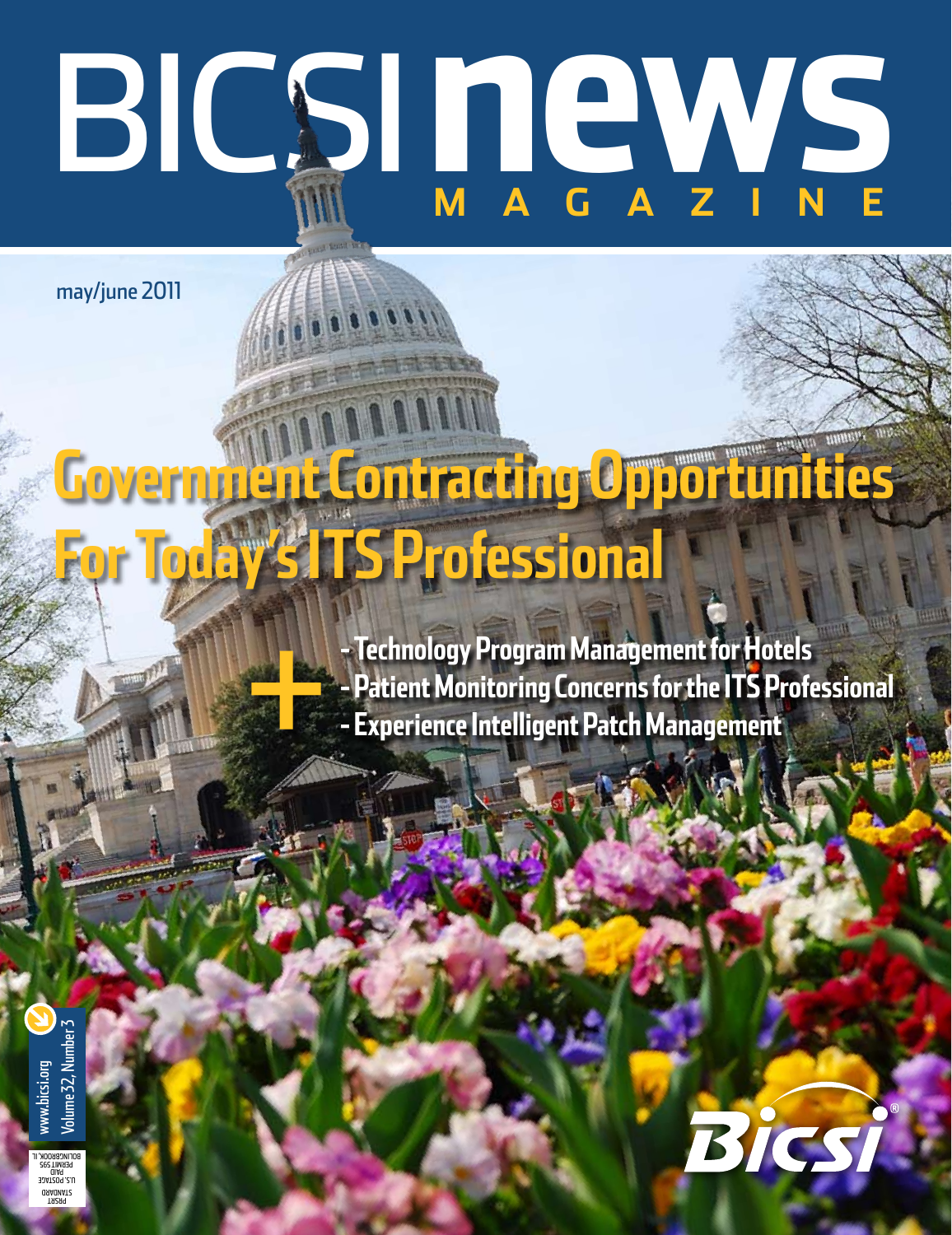#### technology innovation

A specially engineered optical trench can be used to trap the energy in the modes that propagate within the fiber core. Keeping the light in the core, even in the most challenging bending scenarios, significantly reduces the bendinduced attenuation.



**Steven E. Swanson** is the manager of standards engineering for Corning. He is responsible for managing the development, coordination and communication of Corning's standards strategy. He can be reached at swansonse@corning.com.



### **The Evolution of Bend-Insensitive Multimode Optical Fiber** by Steve Swanson

Standards have played an important role in trade and commerce for a long time. A well-written product standard can often lead to widespread market acceptance. Markets grow faster if the user perceives less risk. In addition, a product standard can help position a product in a market of choice. Standards generally reflect what requirements the product should meet but do not define how one should design the product to meet those requirements. Standards are typically issued to achieve one or more of the following purposes:

- **n** Support an application need
- Promote interchangeability and interoperability of products
- <sup>n</sup>Eliminate misunderstandings or confusion between manufacturers and buyers
- Provide assistance to the purchaser in selecting and obtaining the proper product for a particular need
- Improve the quality of products

Standards are usually developed by consensus, often defined by a lack of sustained opposition. Consensus is achieved through a process of discussion, correspondence, draft contributions and revision, all leading to a published standard. A recent example of this was the introduction of bend-insensitive singlemode optical fiber, which was introduced to solve the technical and physical challenges faced by telecommunications carriers installing fiber to the home (FTTH) networks, particularly in multi-dwelling units. Bend-insensitive singlemode optical fiber was standardized under the ITU-T G.657 standard.

A current example of the standards process is the ongoing discussion on bendinsensitive multimode fiber (BIMMF). While some differences of opinion exist among manufacturers, it may still be possible to reach a consensus that allows BIMMF to be standardized. This article provides an overview of the available multimode standards, examines the need for bendinsensitive optical fiber, and provides an update on the current standards activities related to bend-insensitive optical fiber.

#### **Standards for Multimode Optical Fiber**

Standards for multimode optical fiber are developed in several regional and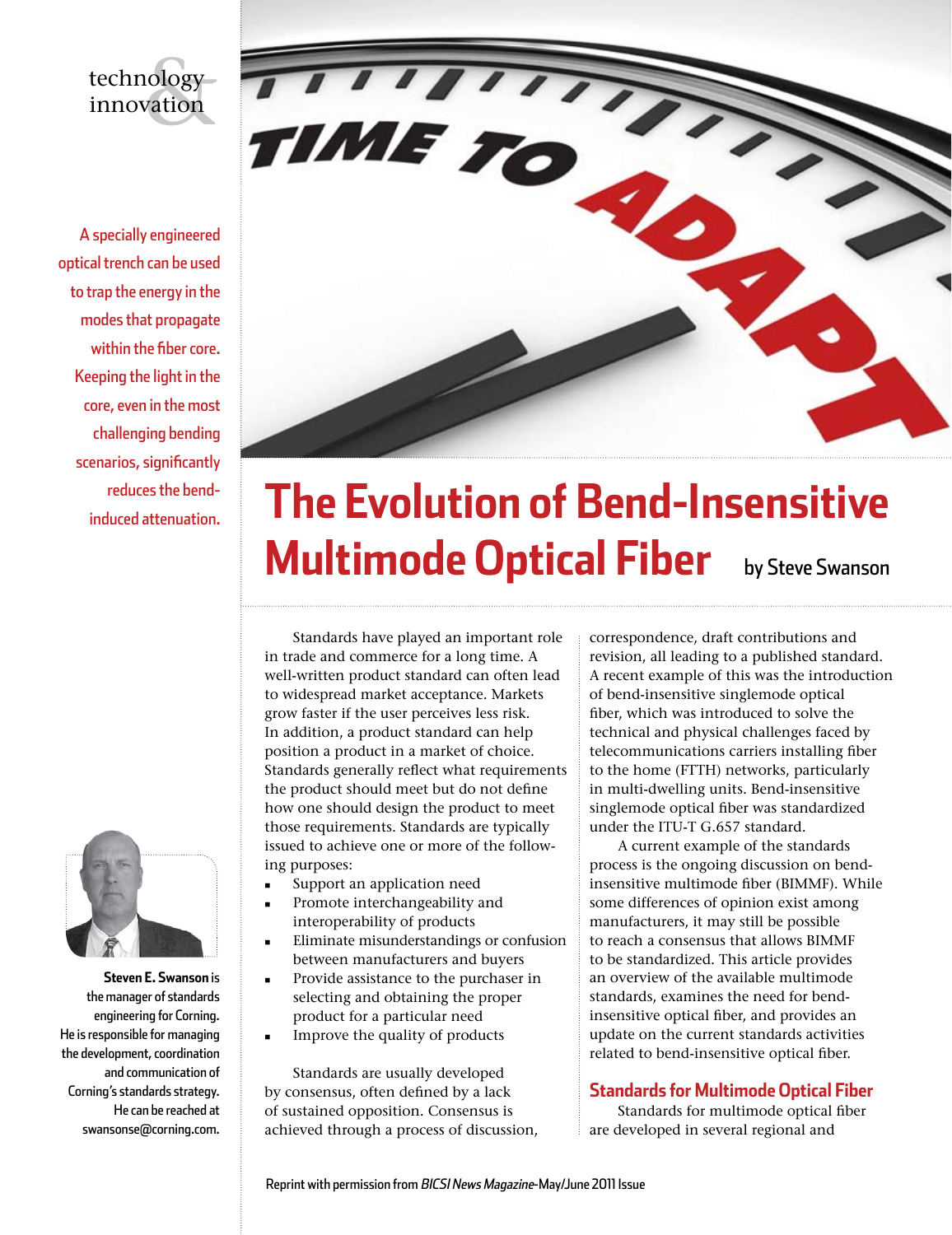international standards development organizations. Key applications include Fibre Channel, IEEE 802.3 Ethernet standards and Infiniband. All reference the Telecommunications Industry Association (TIA) or International Electrotechnical Commission (IEC) standards for multimode optical fiber. Tables 1, 2 and 3 provide a summary of the structured cabling standards, key testing standards and multimode optical fiber classifications, respectively.

#### **The Need for Bend-Insensitive Multimode Optical Fiber**

Multimode optical fiber is a cost-effective solution for highbandwidth applications in the data center and local area network (LAN). For years, it has been the workhorse for LAN networks, supporting both intrabuilding and interbuilding backbone applications. Most of these applications were LED-based, supporting hundreds of megabits and hundreds of meters in length.

The escalating growth in highbandwidth applications led to several advancements in the industry, including the development of costeffective vertical cavity surface emitting laser (VCSEL) sources operating at 850 nanometers (nm) and the development of very highbandwidth 50 micrometer  $(\mu m)$ laser-optimized multimode optical fiber. The combination of these two developments provides a costeffective upgrade path for supporting future high-bandwidth applications.

As a result of the need to support higher speed applications, customers are facing other demands with their data center and enterprise networks, including power and cooling efficiencies, space constraints and density concerns. Using innovative designs in cable and hardware, BIMMF can help alleviate these problems by providing enhanced bend performance with all the existing performance inherent in legacy OM3 and OM4 cabled optical fiber types.

| <b>Standard</b>     | ΤΙΑ  | <b>ISO/IEC</b> |
|---------------------|------|----------------|
| Commercial building | 568  | 11801          |
| Residential         | 570  | 15018          |
| Data center         | 942  | 24764          |
| Industrial          | 1005 | 24702          |
|                     |      |                |

**Table 1:** Structured cabling standards

| <b>Standard</b>                | TΙΔ                 | IΕO        |
|--------------------------------|---------------------|------------|
| <b>Fiber specification</b>     | 492AAAx             | 60793-2-10 |
| Attenuation of installed plant | 526-14B (OFSTP-14)  | 61280-4-1  |
| Attenuation coefficient        | 455-78B (FOTP-78)   | 60793-1-40 |
| <b>Bandwidth</b>               | 455-204 (FOTP-204)  | 60793-1-41 |
| <b>Chromatic dispersion</b>    | 455-175B (FOTP-175) | 60793-1-42 |
| Numerical aperture             | 455-177B (FOTP-177) | 60793-1-43 |
| Macrobending                   | 455-62B (FOTP-62)   | 60793-1-47 |
| DMD/EMBc                       | 455-220A (FOTP-220) | 60793-1-49 |

**Table 2:** Key testing standards

| Core Diameter Bandwidth   |                |          | Standard              |         |                  |
|---------------------------|----------------|----------|-----------------------|---------|------------------|
|                           | OFL (850/1300) | EMB(850) | iec                   | TIA     | <b>ISO-11801</b> |
| $62.5 \,\mathrm{\upmu m}$ | 200/500        | N/A      | 60793-2-10 Type A1b   | 492AAAA | OM-1             |
| $50 \mu m$                | 500/500        | N/A      | 60793-2-10 Type A1a.1 | 492AAAB | OM-2             |
| $50 \mu m$                | 1500/500       | 2000     | 60793-2-10 Type A1a.2 | 492AAAC | OM-3             |
| $50 \text{µm}$            | 3500/500       | 4700     | 60793-2-10 Type Ala.3 | 492AAAD | OM-4             |

**Table 3:** Multimode optical fiber classification